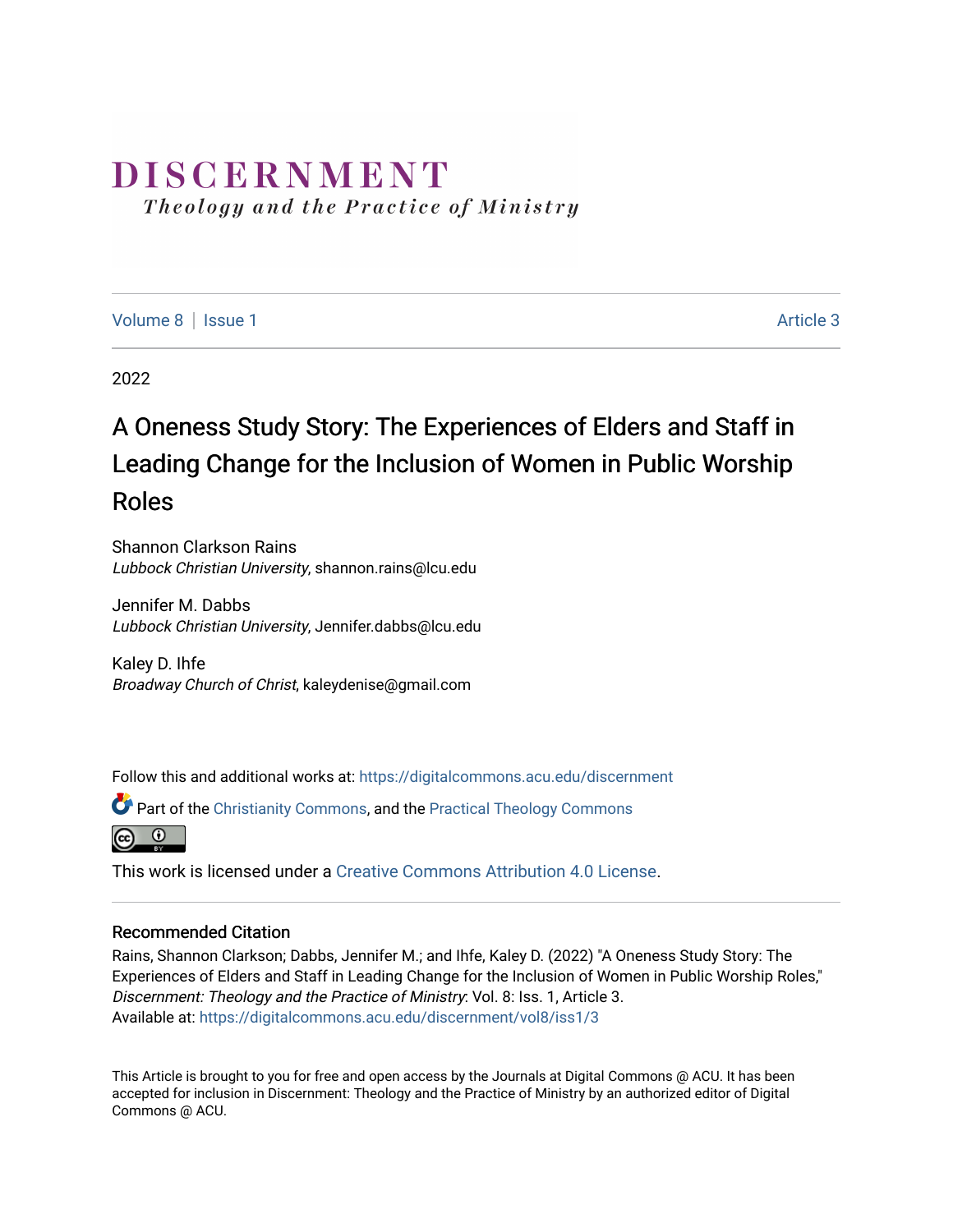# DISCERNMENT

Theology and the Practice of Ministry

### **A Oneness Study Story:**

# **The Experiences of Elders and Staff in Leading Change for the Inclusion of Women in Public Worship Roles**

*Shannon Rains, Jennifer Dabbs, Kaley Ihfe* 

*Abstract: In 2019, the elders at the historic Broadway Church of Christ in Lubbock, Texas, announced to the congregation that women would have the opportunity to take public roles in worship services. The decision marked a major shift from traditional scriptural interpretations held by many independent Churches of Christ which required active roles in worship to be performed by men. This study seeks to document the experiences of the leadership at Broadway Church of Christ during this significant transition. The elders who made the decision and staff members who enacted the new policy were asked to complete a qualitative survey in which they reflected on the evolution of their beliefs about women's roles in worship and the process of implementing this major congregational change. A systems theory approach is used to assist in understanding the challenges faced by the leadership as the congregation adapted to the new policy.*

#### **Introduction**

.

Broadway Church of Christ (hereinafter, Broadway) in Lubbock, Texas, had a reputation as a progressive congregation in the mid‐20th century.1 In 1999, church elders invited Ken Cukrowski to teach a Bible class on women's roles that challenged traditional interpretations held by many in the Churches of Christ. It was a step on the part of the eldership toward a greater understanding of the role of women. However, knowing there was resistance in the congregation to the ideas presented, the eldership stepped back, continuing in the familiar gender roles of years past. It would be almost twenty years before the eldership—finding themselves faced

<sup>&</sup>lt;sup>1</sup> The historical information in this section is documented in our previous article: Shannon Rains, Jennifer Dabbs, and Kaley Ihfe, "Oneness in Christ: A Qualitative Study of Women's Initial Experiences Leading in Public Worship at Broadway Church of Christ," *Discernment: Theology and the Practice of Ministry*, 7, 1 (2021), 25‐44.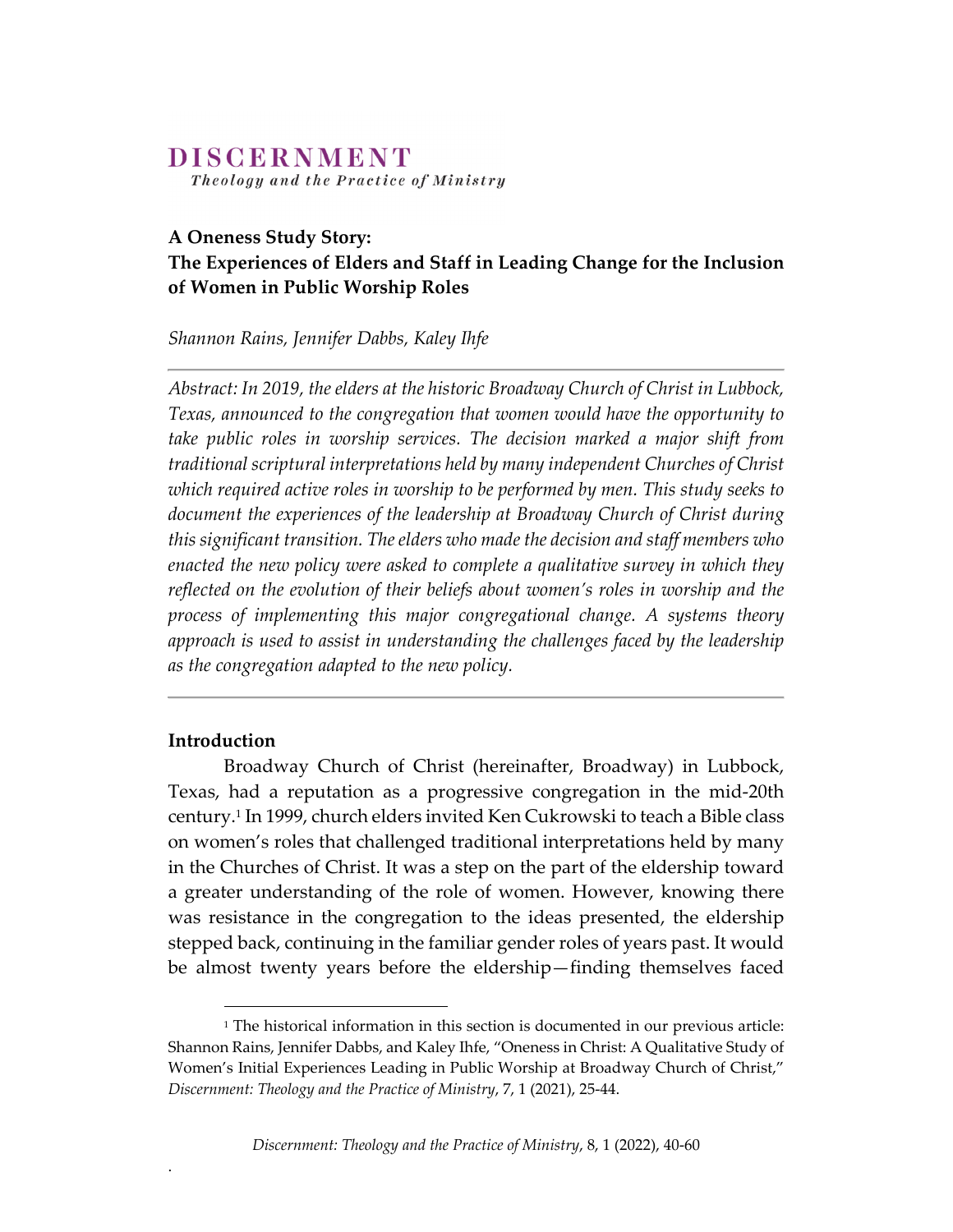with a shortage of young leaders—would ask Cukrowski to return for a second installment of the gender roles class. This time the elders concluded it was time for a change. The inclusion of women in worship brought many positive changes to the congregation, but there were those who could not accept the change. Looking at the loss of lifetime members of the church family, the elders:

have felt responsible for people leaving Broadway. Itʹs not their fault, people have left for a lot of different reasons, but it's hard not to feel responsible when you know someone is leaving "because of you". As a  $[---]-]$ <sup>2</sup> this is familiar ground for me. Itʹs hard to walk it, I hate it when others have to walk it.

This paper uses the case of the 2018 Oneness initiative at Broadway to include women in new roles in worship, as a means to understand how dramatic changes in congregational policy necessitate an understanding of the systemic nature of religious organizations.3

#### **Purpose of this Research**

The purpose of this research was to document the stories of the elders and ministers throughout the "Oneness" process at Broadway. In 2018‐2019, the eldership led the congregation in a study of the role of women. Initially, they invited guest speakers to conduct workshops on the role of women with the congregation. These workshops were followed by an elder‐led study in each of the adult Bible classes. At the conclusion of this process, women were permitted to lead publicly in worship and take on all other roles except that of preacher or elder.

In 2020 we conducted a qualitative research study that documented the women's experiences and the meanings they made from those experiences as they led in worship for the first time at Broadway.<sup>4</sup> Upon

<sup>2</sup> The title of this role has been redacted to protect the respondent's anonymity.

<sup>&</sup>lt;sup>3</sup> Our goal is to provide insight for leaders that are considering a major policy shift and not to critique the process that the leaders at Broadway chose to implement.

<sup>4</sup> In the first study, we used John Mark Hick's recent book to describe the policy shift from no participation in worship service to "limited participation" in worship service. Broadway stopped short of full‐participation of women, which would have included women serving in the role of preacher and/or elder. John Mark Hicks, *Women Serving God: My Journey in Understanding Their Story in the Bible* (Amazon Kindle Direct Publishing, 2020), 17‐21.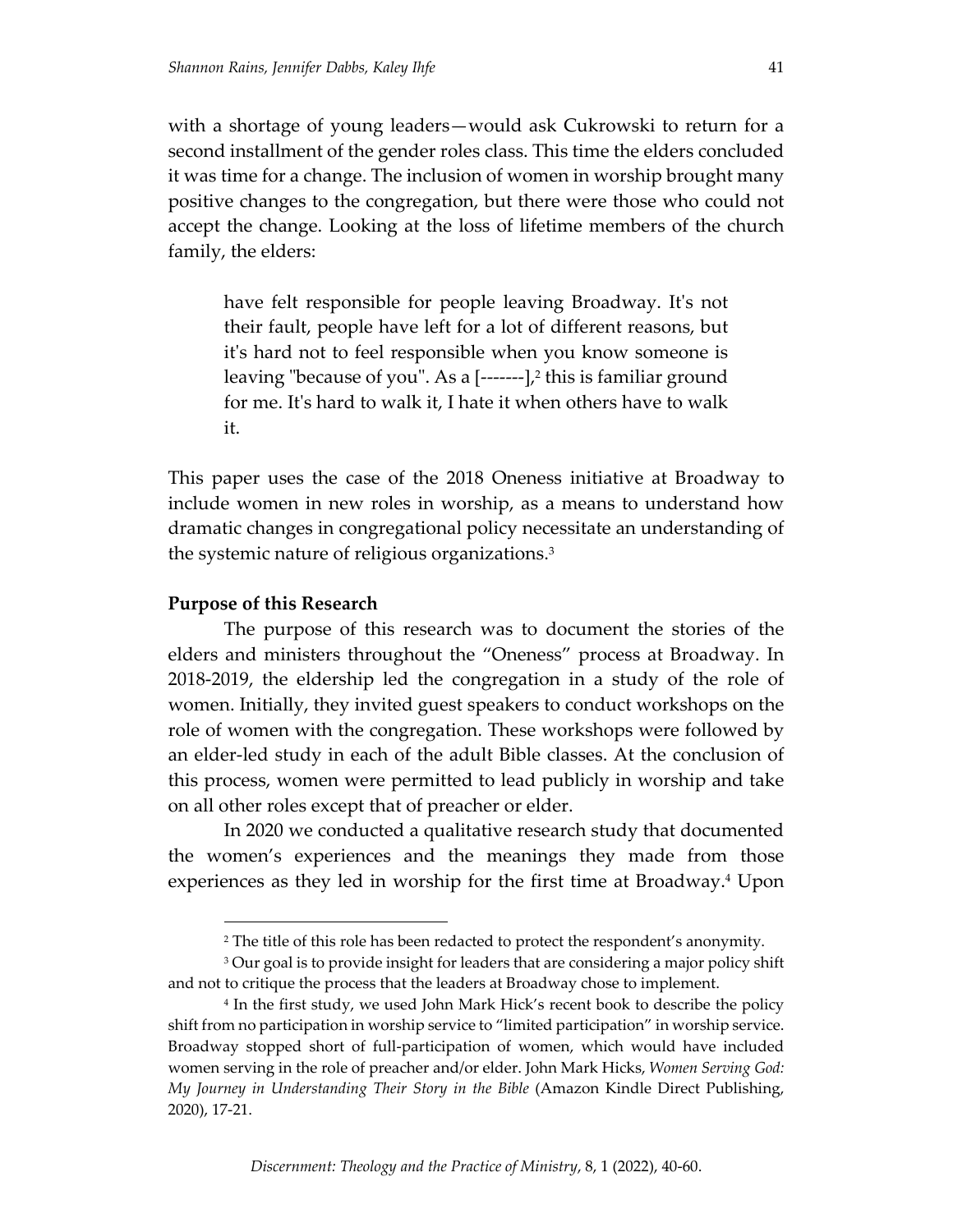completion, the study and the de‐identified interviews were presented to the elders and staff at Broadway. Additionally, the study was published in 2021 in *Discernment: Theology and the Practice of Ministry* and presented at the Lubbock Christian University Scholar's Colloquium and the Christian Scholars' Conference in Nashville, Tennessee. Through these presentations, the need to tell the story of the elders' and staff experiences with leading the Oneness processes at Broadway arose.<sup>5</sup>

#### **Methodology**

To document the experiences of elders and staff at Broadway regarding the Oneness process, we undertook a qualitative research project. All members of the Broadway eldership and staff were invited to participate in an anonymous electronic survey addressing their experience.

Permission to conduct a survey with elders and staff was sought and obtained from the preaching minister and the elders. Once permission from the congregational leadership was granted and an exemption from IRB review under 45 CFR 46.104(d)(2) was received from the Lubbock Christian University Institutional Review Board, surveys were distributed.

Since the decision to begin the Oneness Study originated among the elders, the experience of the Oneness process was different for the eldership than it was for the staff at Broadway. Two surveys were created to address the similarities and differences of those experiences. Broadway had eleven men serving as elders at the time the research began. Surveys were sent to the entire eldership (see Appendix 1). There were eighteen staff members listed on a group email list administered by the Broadway administrative assistant. All staff members on the group email list were sent a separate survey designed to elicit the story of their experience (see Appendix 2).

The anonymous surveys were administered via Survey Monkey. Elders and staff received an email with an invitation to participate in the research. Those who chose to learn more about the study could click a link that would take them to a consent form with more information about the research being conducted. Participation was completely voluntary. Instructions stated that if the individual wished to participate, they should click a second link that would direct them to the survey. Doing so would indicate consent to participate in the survey. Those who did not wish to participate could exit the system at any time. The survey was open for a month and a half for participants to complete the survey.

<sup>5</sup> Rains, Dabbs, and Ihfe, 42.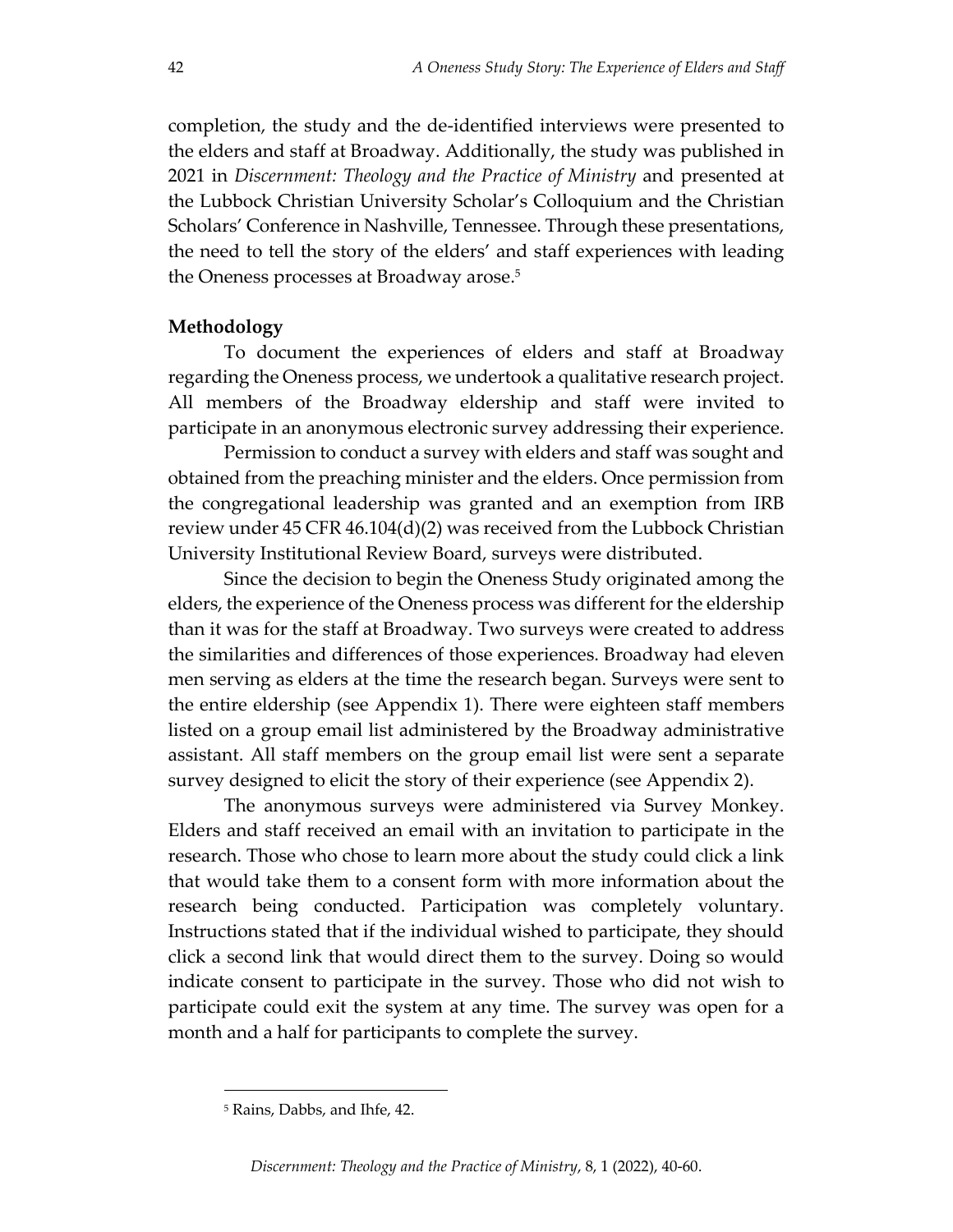All survey questions were open‐ended. Questions were designed to invite reflective, qualitative responses. Questions for both elders and staff asked them to provide their Oneness Story by reflecting on the roles of women in the churches in which they grew up, the point in their life when they came to believe women should take on more roles in worship, what their expectations were regarding the Oneness study, and the implementation of women's participation in worship services at Broadway. The elders received an additional question regarding the eldership's decision to expand women's participation in worship (see Appendices 1 and 2). No identifying information was requested. On average participants took 30 minutes to complete the surveys.

Ten of the eleven elders submitted a survey, yielding a 91% response rate. Nine of the eighteen staff members submitted a survey, yielding a 50% response rate. A lower response rate among staff is to be expected since it was a more diverse grouping including ministers, administrative assistants, and persons in charge of the maintenance of facilities.

The open-ended questions yielded detailed responses from participants regarding their experience of the Oneness process. The researchers conducted a line‐by‐line thematic analysis of the interviews, as well as a holistic analysis of each participant's responses to determine the overall meaning. Since many of the questions on the surveys were similar, the analysis allowed for a comparison of the staff responses with that of the elders. Those themes will be discussed in detail below.

#### **An Emerging Story: The Elders and Staff Reflect on the Oneness Study**

The following section will explain the experiences of elders and staff with the Oneness study and subsequent changes to the policies of women leading in public worship. All the elders and staff had a long‐standing relationship with the Churches of Christ, but even so, they had many different experiences before they became leaders at Broadway. While the Churches of Christ are autonomous, without a hierarchical governing body, most are very similar in practice. During the elders' and ministers' childhood and early adult years, nearly all Churches of Christ took the traditional position of allowing no titled positions (minister, elder, deacon) for women nor public leadership in the assembly.

#### Early Experiences in the Churches of Christ

When asked to "describe a memory of what women did in your church growing up", it was not surprising that elders and staff had very similar responses. Elders recalled that women held a variety of traditional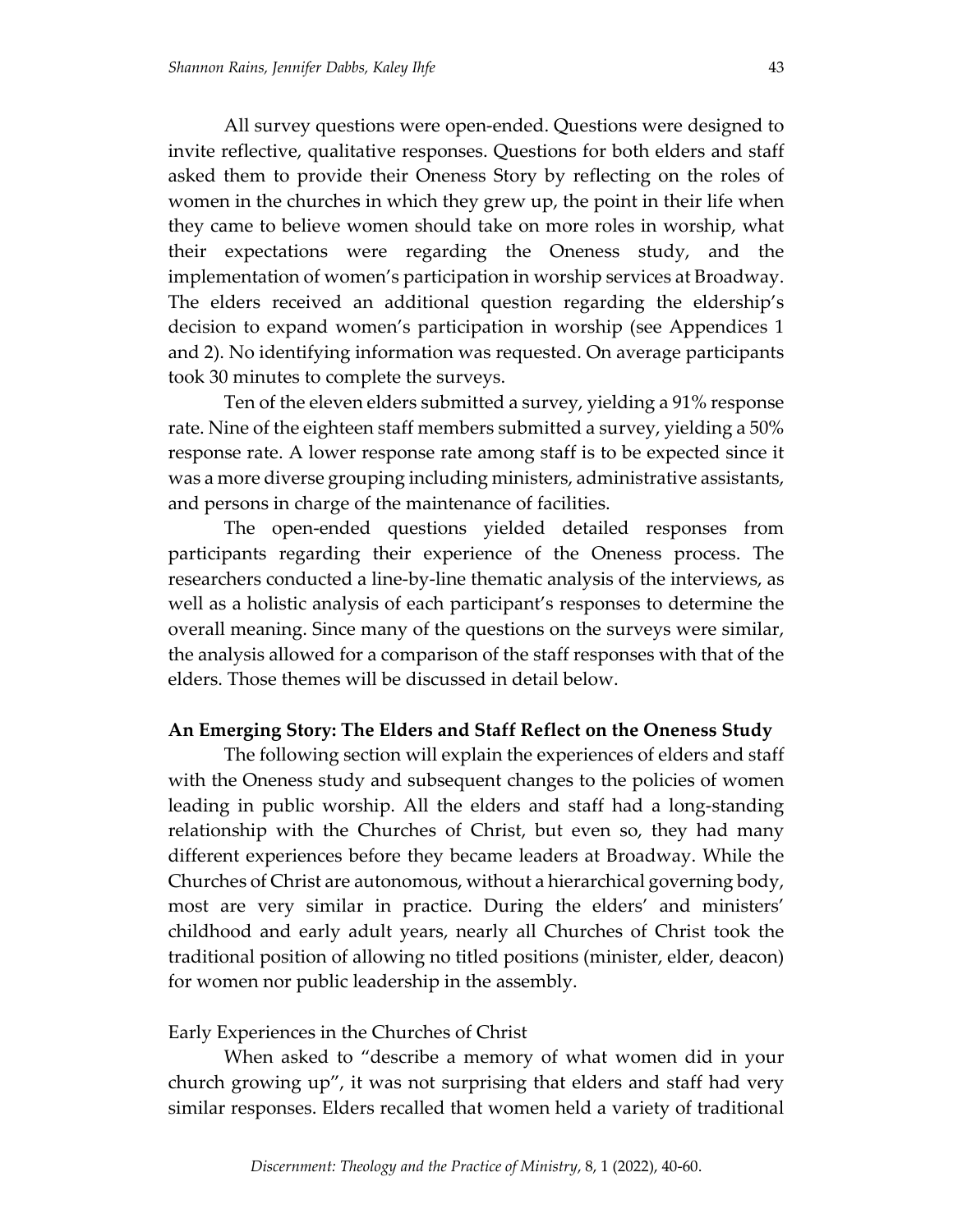roles. These were typically tied to "fellowship and the community aspect of church, such as visitation, meals for the church, and community events" as they took care of the church families and people in need. Others mentioned that women taught children's ministry classes; but, in some circumstances, once a male child was baptized, the woman was removed from the teaching role. Sometimes, women actively contributed to class discussions but never led an adult class. One elder mentioned that women "unofficially ministered" to their social networks while two others stated that women were not regarded as "subservient or submissive" and that church members "were happy with their roles as far as gender is concerned." The staff echoed the responses of the elders. One staff member recalled that the wife of the preaching minister ran the church office: "I remember thinking to myself how important what she did was to everything. I also remember thinking that her role was not even known or ever acknowledged." Clearly, the contributions of women were important in the churches they attended and had a significant impact on elders and staff during their formative years. However, other than a staff member who grew up attending a congregation outside of the Churches of Christ that permitted women to act as ushers, elders and staff came from congregations in which women's service was only permitted outside of the worship setting.

#### Should Women Lead?

The next question was "tell about the moment in your life when it became clear to you that women should take on more roles in worship services." All the elders reported attending Churches of Christ in which women did not take on visible roles during worship. At some point, a significant transition in their thinking about women's roles occurred. Five of the ten elders stated that doing or teaching the Oneness study contributed to their clarity on the issue. As one elder reported:

I was persuaded that the big passages on womenʹs roles are either 1) traditionally misinterpreted or 2) at least not as clear as many believe. Itʹs not wise to base such an important decision on disputed and vague passages, especially when others point in the other direction.

For one of these five elders, the epiphany came as he was actually teaching the class on Oneness to the congregation. The other half of the men serving as elders had arrived at the same conclusion before the Oneness study. Two elders had decided women's roles needed to be expanded in the three years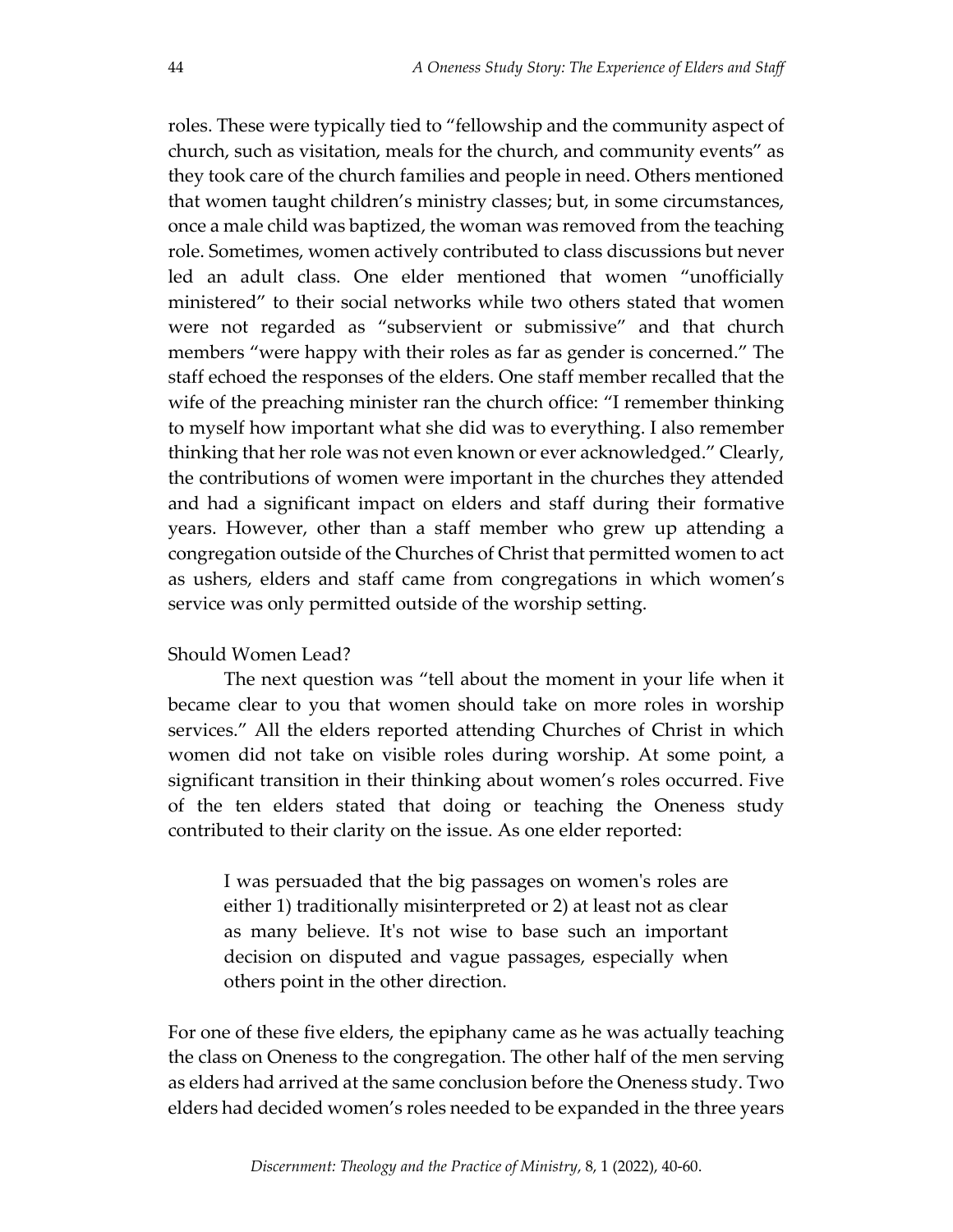leading up to the Oneness study. As one of them said, "I had become convinced leadership was being held back in making several key decisions due to the obvious need to address women's roles in worship (and) church." Four elders had experiences previous to the Oneness study that influenced them. These experiences included women's active and public leadership in their college ministries and a slow drumbeat of discussions over the years with other leaders. The need to make other important decisions for Broadway that included the role of women had led to years of continued discussions.

Unlike the elders, all the staff members had earlier studies and experiences that led them to conclude that women could have public leadership roles. Three people described a "gradual process" in which their views of women in leadership changed. One staff member raised in the Church of Christ recalled wondering about the wisdom of allowing a newly baptized male to teach and lead while mature women with long commitments to the church sat in silence. And, a staff member that served in the mission field described studying Scripture with first‐generation Christians in the mission field as a significant experience.

Watching and listening to first‐generation Christians who had no denominational baggage interpret Scripture about women and worship was very powerful ... [they concluded] that women could lead the church in prayer, song leading, and the public reading of scripture was meaningful and helpful to opening my eyes. This was done in a very male‐dominated society and the men allowed their obedience to scripture to make this decision. The reading of scripture in other languages really helped in stripping away some of my preconceived beliefs.

Another staff member noted the number of men that were required to fill all the leadership roles each Sunday. That person wondered if this constant burden would be lifted if women joined men in serving in those roles. As the staff reached clarity about the role of women, one staff member bluntly stated, "I was ashamed of the way I had acted in the past and vowed to do better for as long as I live."

#### Reasons Behind the Oneness Study

The elders answered, "What was the defining moment for the elders in deciding to initiate the Oneness Study at Broadway?" with the need to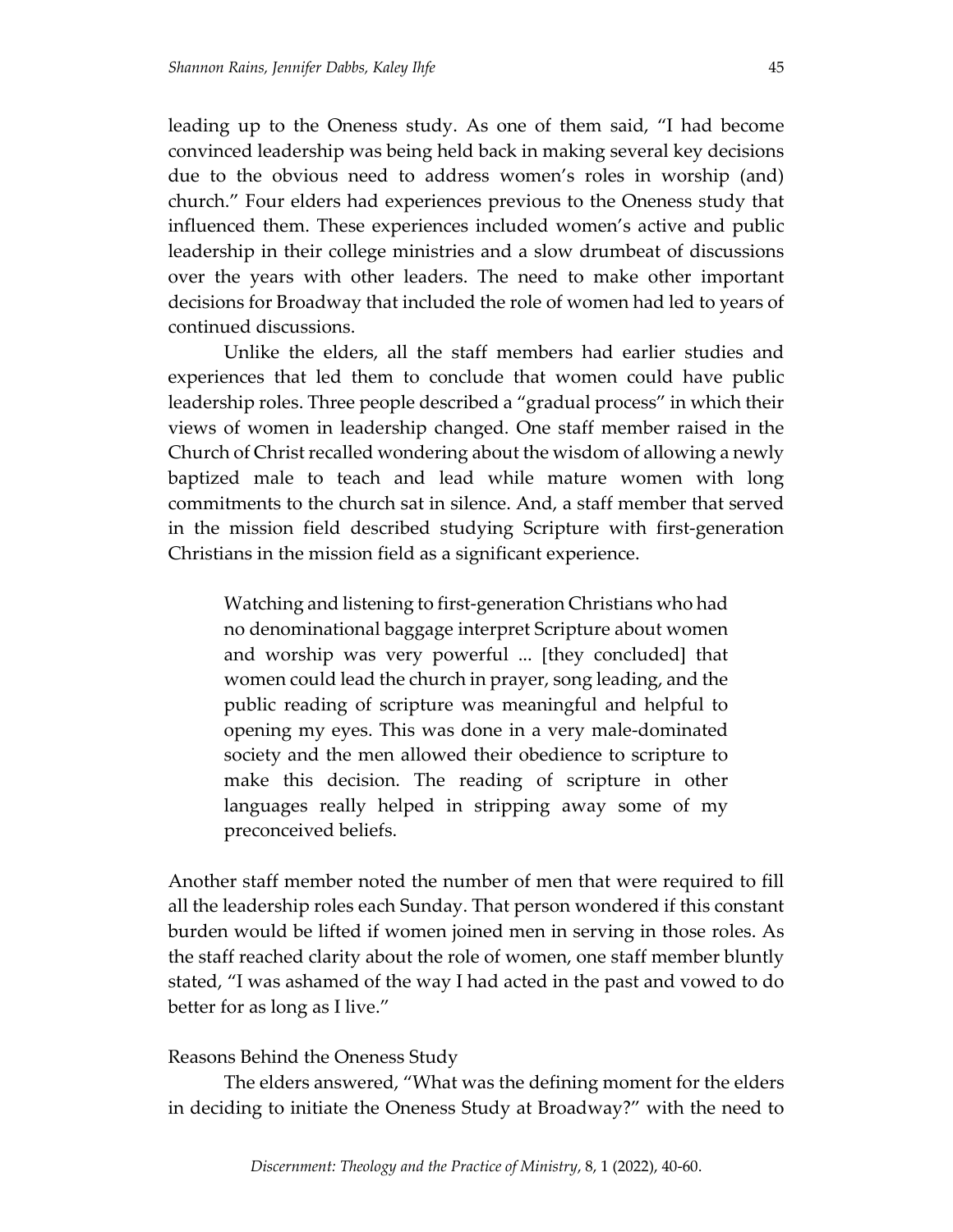appoint deacons; a position traditionally held by men. Five of the nine elders mentioned this as the primary reason for the discussion of women's roles among their group. Two mentioned the 1999 study with Ken Cukrowski. Even then elders were discussing whether women could fill that role. At that time, the elders decided that it was important to continue to limit the participation of women but also acknowledge the leadership of women in non-titled positions. Instead of changing their policy to allow women to be deacons, they chose to leave the deacon system behind and call all leaders, female and male, "ministry leaders." This avoided the issues of spiritual authority typically associated with the word "deacon" in the Churches of Christ. By doing so they "allowed for more engagement of women without having to face all of the questions involved." Thus, they avoided a potentially divisive issue. However, in 2018 after a "long history of letting the deacon ministry languish because of the uncertainty regarding the role women ought to play," the elders decided they must address the deacon system and knew that a study of women's roles would become necessary, leading to the Oneness study. In addition, the elders were concerned about the lack of involvement by young people, male and female, in leadership, and determined that they needed to focus on equipping them for leadership. These discussions prompted the elders to wrestle with the role that women hold in leadership of the public assembly.

Since the elders initiated the Oneness study, the staff was asked "What was your first reaction when you heard the elders had decided to do the Oneness Study at Broadway?" By and large, staff were excited about the prospect of the study and the expansion of the role of women. When one staff member was hired, they had been told the elders were not against the public leadership of women but that the elders found it too divisive to make the change, reflecting the 1999 study and decision. So, this person, like others, was "shocked", "surprised", and "excited" at the elder's decision to lead the Oneness process. However, four staff members tempered the positive emotions with feelings of "trepidation" and "concern" at possible conflict that might arise from this process expecting division among the church members.

#### Expectations of the Oneness Study

When asked "What were your expectations for the Oneness Study at Broadway?" the responses from elders and staff were mixed. All nine of the elders expected the Oneness study to be informative and influence the congregation to accept the change, a sentiment that most of the staff echoed. Additionally, both groups looked forward to the expanded role of women,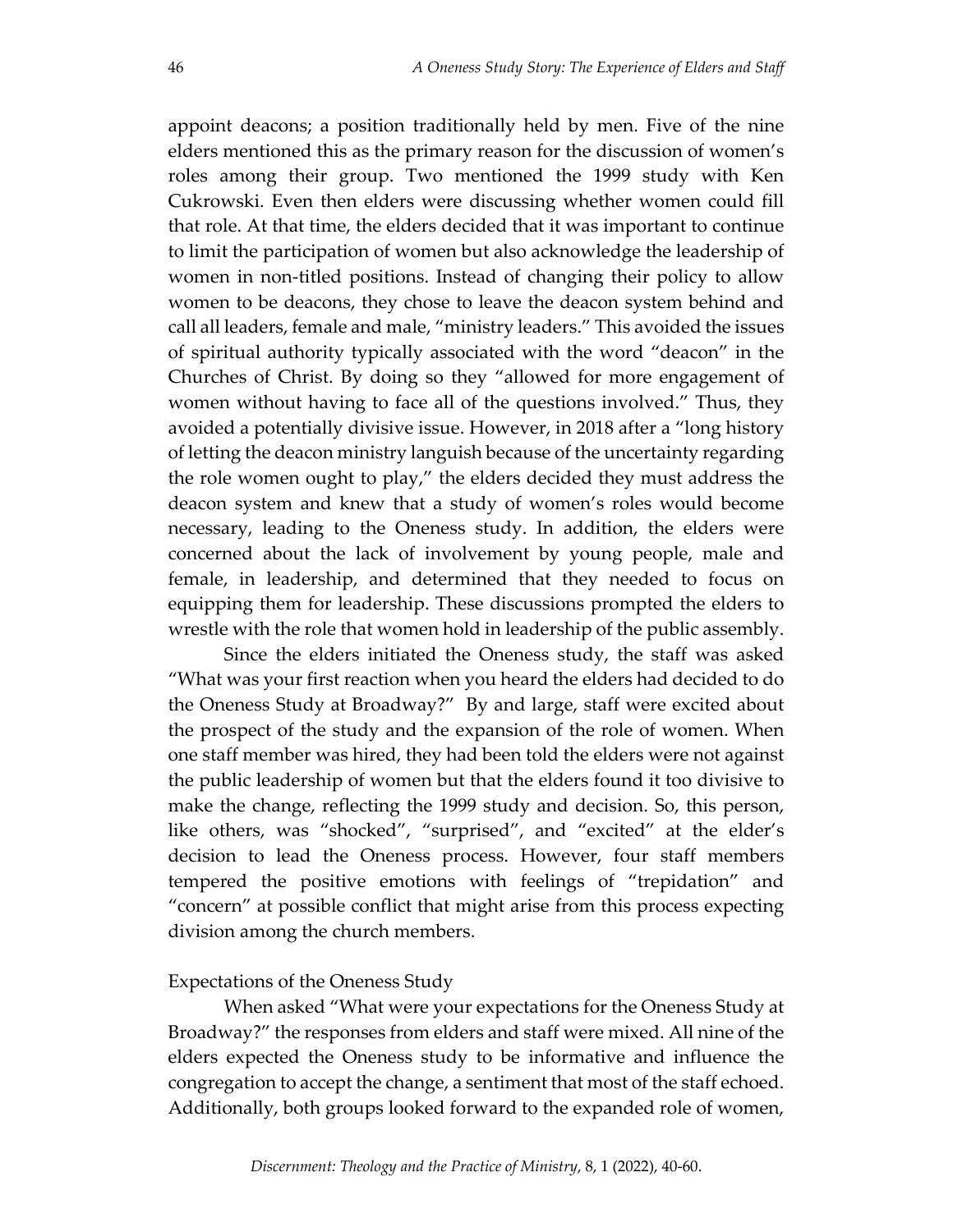to "hearing the ideas and voices of the half (or more) of our population that had been silenced." Some of the staff expected "members to at least listen and be civil" while others looked forward to "open dialogue" as the elders "decided what was best for the church." Staff members were more likely to anticipate significant conflict, while the elders were much more hopeful about moving forward with limited fallout. The elders felt people would eventually embrace the new roles for women. When some church members did not, the elders had "deep disappointment," several mentioning they were "surprised" when people chose to leave. Some of those that left "grew up" at Broadway. One elder said they were "expecting life‐long friendships to be more important than the gender of the person leading communion thoughts." Optimistically, another elder stated that he expected Broadway to lose families because of the new policy but also expected Broadway to gain families that sought out the church due to the inclusion of women in public leadership. On the other hand, five staff members expected dialogue about the possible changes to women's roles but four of the staff expected resistance or conflict. Overall, the staff had a higher expectation of conflict than the elders did.

### The Day of the Announcement

When asked "their thoughts/emotions on the day the elders made the announcement" all the staff and 60% of the elders used expressions such as "happy", "thrilled", "excited", "proud", "optimistic", and "curious." One elder said:

It's one of my happiest memories at Broadway. The question of broadening womenʹs roles in the church is something that I have supported for decades and, quite frankly, I didnʹt ever imagine that Broadway would make the move until quite a few others had done so ahead of it.

But the elders and staff tempered their excitement with the anxiety they felt because they knew this would be a difficult transition. Continuing the quote above, the elder said,

I was, and continue to be, a little bit surprised that as a group the elders were willing to make this decision, as it came with a fair bit of personal cost as well.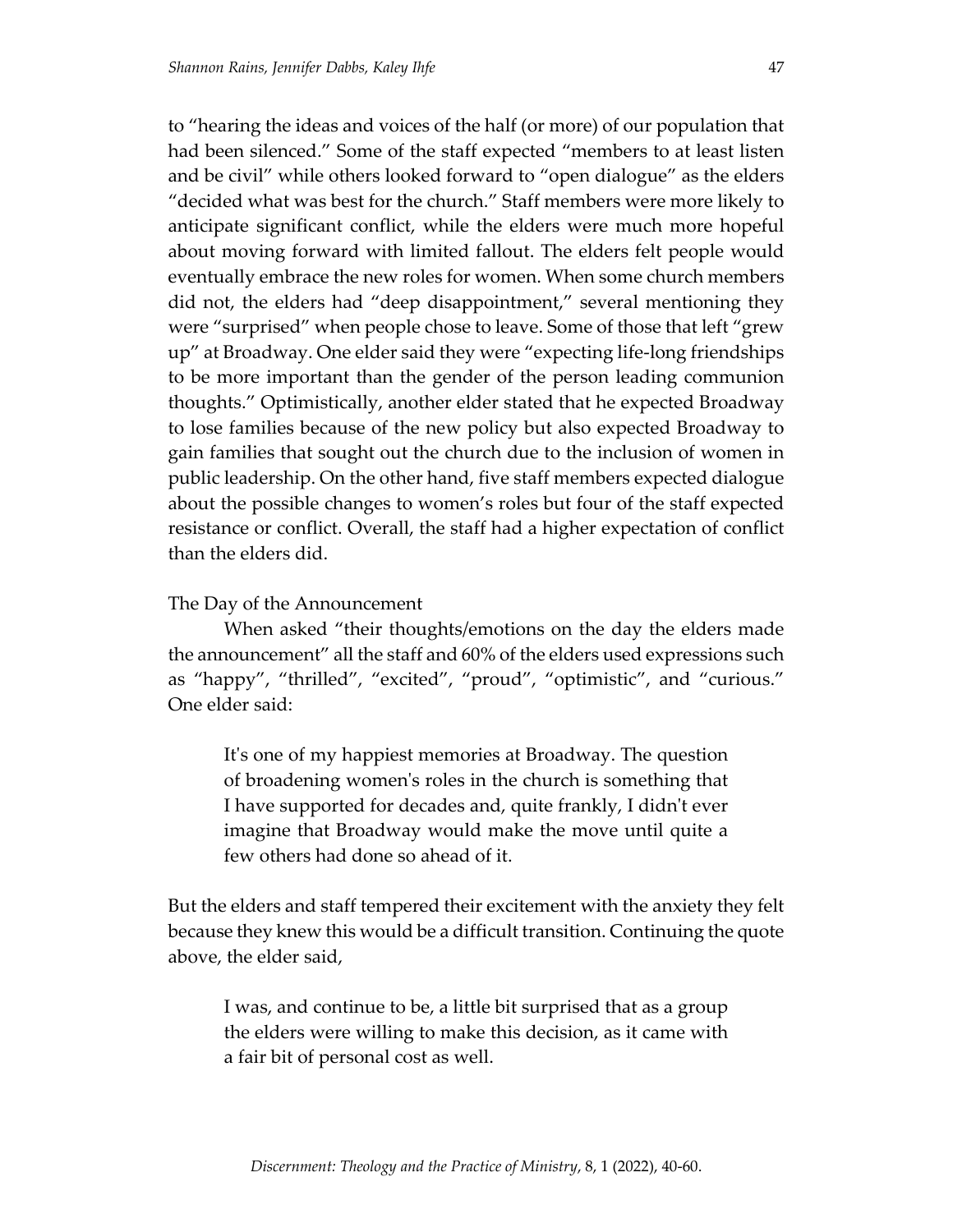Other staff and elders mentioned they were "nervous", "anxious" and had "apprehension." A staff member said they felt

Predominantly dread because I knew the line had been drawn, so to speak, and several of my friends would be leaving. The pain would intensify, and my close circle would never be the same. But also, some relief that the decision had been made and it was time to move on.

Even though it was difficult on the leadership to make the change, they had highly positive emotional responses when a woman led publicly in worship. Several people mentioned they cried, and others described being proud. One elder said it was not when women served in worship that "impacted" him, but he "teared up" as his "daughter served communion…knowing that the future for my girls would be very different than the world in which I grew up." Several others were worried and anxious for the women that led in worship knowing they carried a heavy burden since they were the first women in that role.

#### Challenges of Women Leading in Worship

"What has been the biggest problem you experienced when women took on new roles in worship?" One of the "biggest problems" the elders and staff faced was the loss of members. Four of nine staff members and seven of ten elders mentioned the loss of church members, often their own friends. They felt some members were "reactionary" and shared "criticism and angry words" that hurt the leaders deeply. Four elders struggled with "false rumors and outright lies" that were shared by members of the congregation. A staff member blamed the reactions on the "consumeristic nature of US Christianity … an unwillingness to try something outside of previous experience or perceived understanding." The "push‐back" often came from unlikely people, and one mentioned that it "seemed to come from mostly women." One elder assessed that most exiting members did not think that it (women leading) was wrong "they just didn't feel comfortable with it." Interestingly, two staff members recalled that some church members refused to take the communion trays from women.

I immediately felt sadness for women who would serve communion in the future. My heart hurt for them having to feel the rejection that I was currently feeling. I believed this sort of horrible feeling should never have to be felt by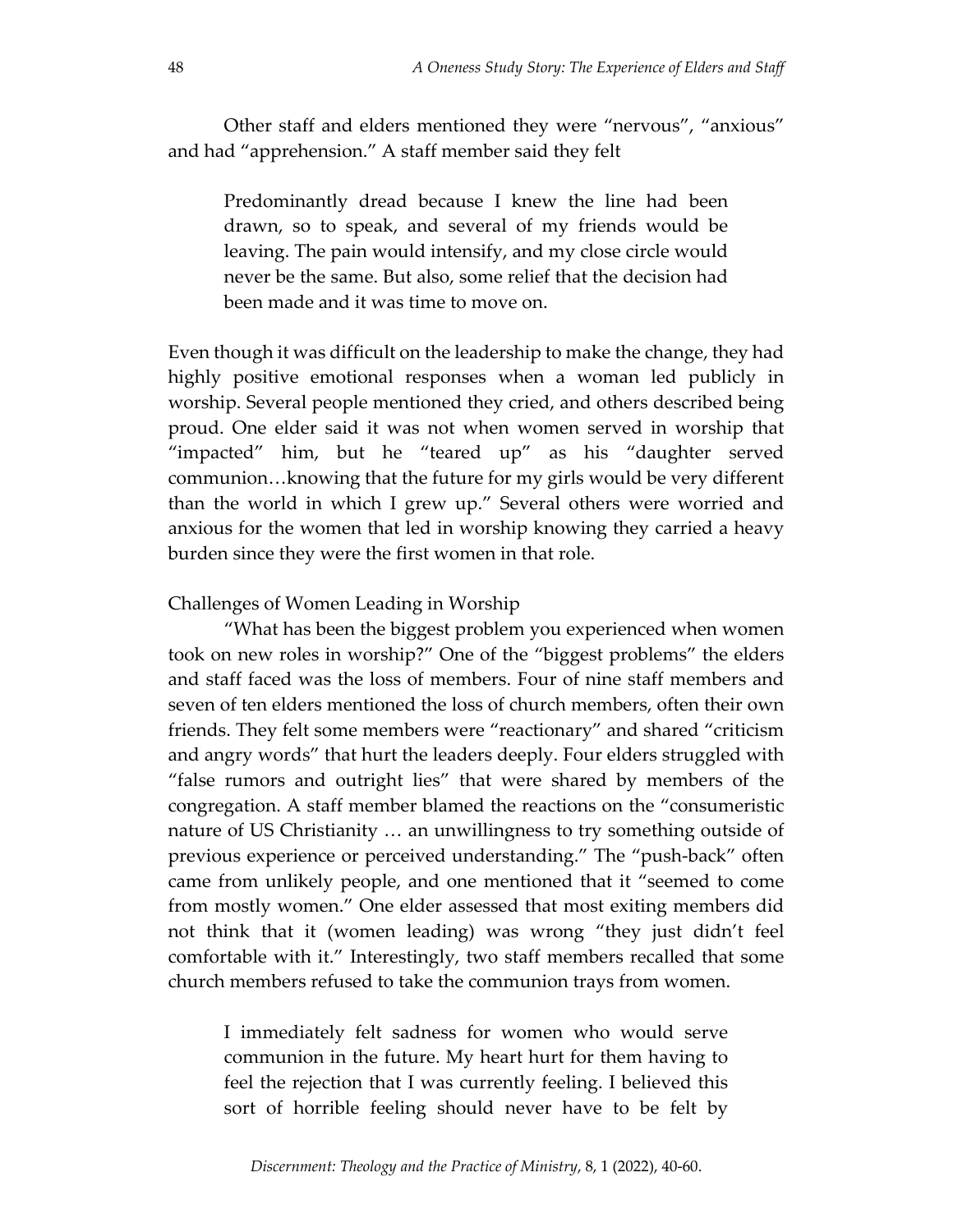someone who is just trying to hand the body and blood of Christ to our family, especially by so‐called Christian men.

An elder heard that some church members refused to accept communion from women and said, "They were treated rudely by some while passing out communion, in that some ignored them, refused to take and pass the tray, or even acknowledge her." Perhaps this is the reason that one staff member said it was difficult to "find women who were willing to participate. Understandably, some were reticent." And, while some were reticent, over fifty individual women participated in roles previously reserved for men within one year of the policy change.<sup>6</sup>

### Benefits of Women Leading in Worship

"What are the biggest benefits of women taking on new roles in worship at Broadway?" Seven elders said that women using their "talents" and their "spiritual gifts" was important to Broadway and the Kingdom of God, a sentiment echoed by six of the staff members. Through the use of their spiritual gifts, women brought a new, "fresh" perspective to worship as they spoke with "beauty, power, and eloquence." Two elders mentioned the importance of women feeling they belonged as "full citizens" as they participated in leading worship. Two elders explained they were hopeful families that had considered leaving to find a place that valued their daughtersʹ gifts would now stay. Two ministers and one elder said they were happy to be more "in line with God's will." The policy change "communicates that weʹre trying to be a place that values every personʹs gifts and makes room for them to use those gifts for the building up of the body." Valuing the giftedness of men and women increased the roster of those who could and did serve, which brought fresh insight, energy, and hope into the worship services. Despite the problems described above, staff and elders felt that a greater unity had been created within Broadway and the benefits of women leading in worship outweighed any difficulties.

### **Discussion**

The following section discusses the leader's stories and applies the concepts of systems theory and adaptive change to their experiences. An understanding of systems theory and adaptive change applies to any policy change in the church, not just the role of women in leadership. It is the hope of the Broadway leaders, and the authors' hope as well, that the stories

<sup>6</sup> Rains, Dabbs, and Ihfe, 30.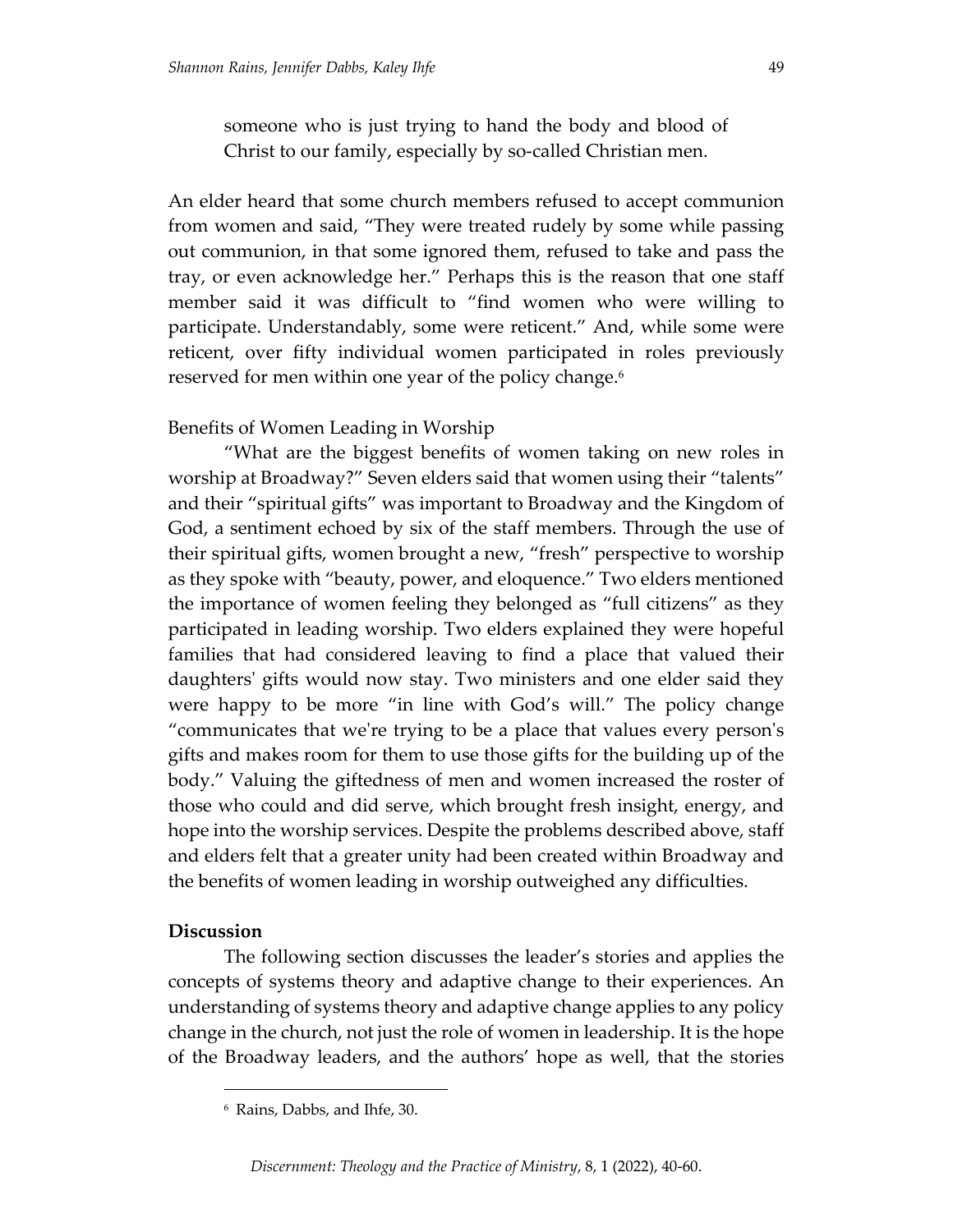described in the section above may help other leaders prepare for and walk through a difficult change process.

The elders initiated the Oneness study after discussing the need to appoint deacons, a leadership role held only by men. This raised a second question; can women lead publicly in worship? This represented a drastic change from the current doctrinal policy of the congregation. After study, the leadership decided women could be named as deacons and could lead publicly in worship. At this point, it was time to invite the congregation into the process to initiate the policy change.

The leadership had a choice to treat the new direction as technical change or to take an adaptive approach. Technical change begins with expert-level information already present in the organization and often leads to quick implementation of change.7 Technical change is at the surface level of the organization and it does not require members of the organization to change their belief system. However, technical change would have created chaos if applied to a complex, theological issue.

When technical change is not appropriate, an adaptive challenge to long‐held values and theological understanding is needed. Heifetz and Linksy describe adaptive challenges as those that

require experiments, new discoveries, and adjustments from numerous places in the organization and community. Without learning new ways—changing attitudes, values and behaviors—people cannot make the adaptive leap necessary to thrive in the new environment. The sustainability of change depends on having the people with the problem internalize the change itself.8

Changing a long‐held practice of the church, such as the role of women in public leadership, is a challenge that requires adaptive change. Adaptive change stretches deep into the identity of the organization and is often marked by heightened emotion. Heifetz describes adaptive change as "dangerous" because "people cannot see at the beginning of the adaptive process that the new situation will be any better than the current condition."9 Further, he warns that people will anticipate the "potential

<sup>7</sup> Ronald Heifetz, and Martin Linsky, *Leadership on the Line* (Boston: Harvard Business School Press, 2002), 18.

<sup>8</sup> Ibid., 13.

<sup>9</sup> Ibid.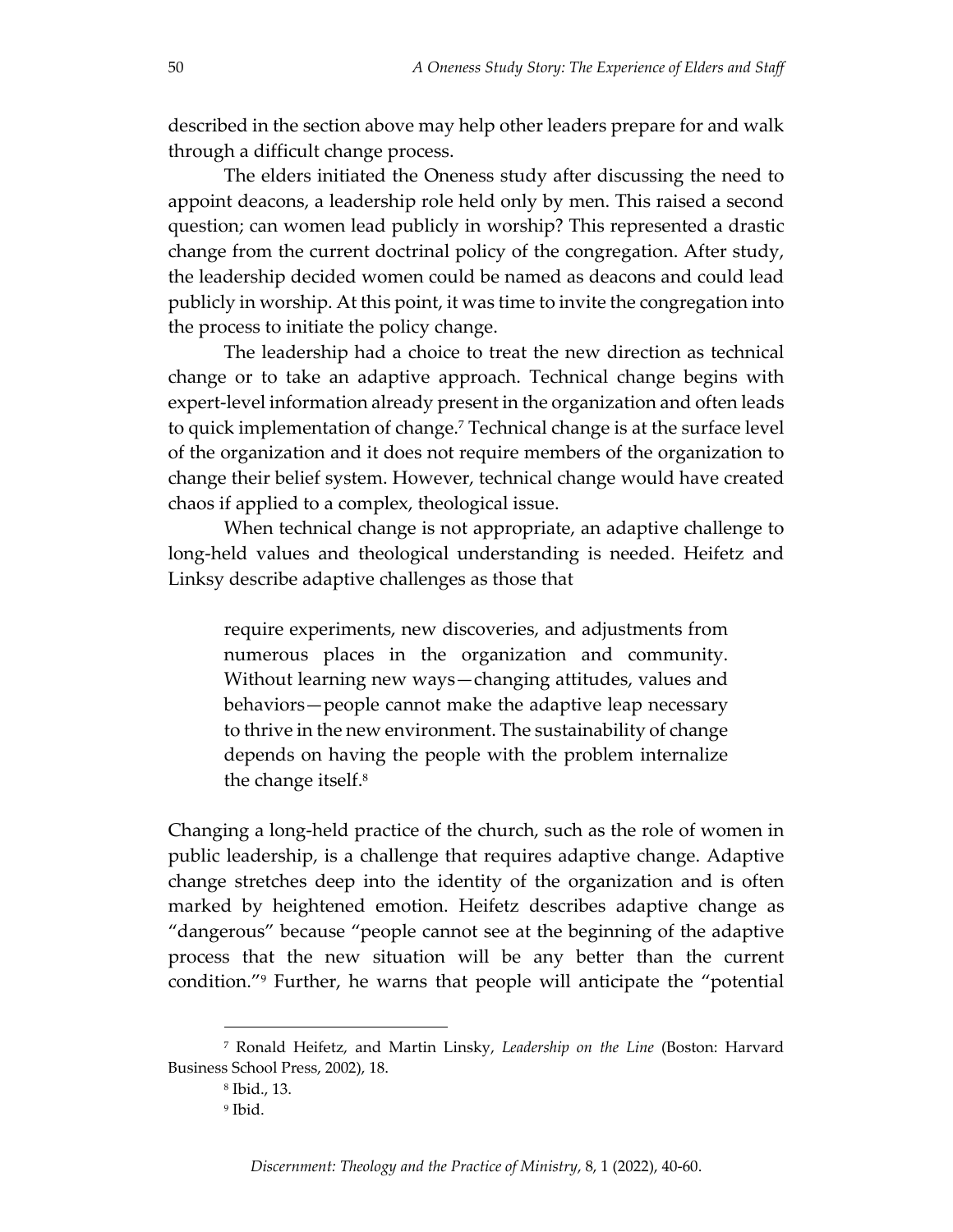loss" they will experience because of the change that is being made.10 Even so, leadership expert Tod Bolsinger says that adaptive change is absolutely necessary.11 Explaining his position, he states "leadership requires shared, corporate learning expressed in new shared, corporate functioning. In order to act or function differently in a changing world, all true leadership will require transformation."12 Unlike the quick‐fix mentality of technical change, adaptive change is often a longer, slower task that reaches into the depths of the congregation and transforms it, requiring congregational leaders to remain resilient in the face of emotion‐filled resistance.

#### Adaptive Change and Emotional Reactivity

Adaptive, transformative leadership is difficult because it acknowledges that sometimes the answers cannot be known on the front end of a change process. Empowered by the spiritual imagination of leadership, this kind of change must grow out of the mission of the church. In most Churches of Christ, elders are charged with being "creators and guardians" of the mission of their church, often in partnership with some or all the staff members.13 Congregational leaders discern the specific tasks a congregation embraces to partner with God in the reconciliatory work of the kingdom. These leaders must continually evaluate, assess, and implement new opportunities that move the congregation towards greater fulfillment of the mission. For this reason, it is important that most of Broadway's elders and staff believed that empowering the leadership and spiritual giftedness of women had kingdom purposes. In fact, two elders said that women would finally be treated as "full citizens." For Broadway's leadership, the decision to appoint women as deacons and to empower their public leadership in worship was a mission decision that required adaptive change.

Adaptive change requires leaders to think systemically about the change process. Ed Friedman, Peter Steinke, and others have used family systems theory to contribute many insights to the role of relationships and anxiety in a system. Steinke describes systems theory as "a way of conceptualizing reality. It organizes our thinking from a specific vantage point. System thinking considers the interrelatedness of the parts. Instead

<sup>10</sup> Heifetz and Linsky.

<sup>11</sup> Tod E. Bolsinger, *Canoeing the Mountains: Christian Leadership in Uncharted Territory* (Downers Grove, IL: IVP, Expanded edition, 2018), 40.

<sup>12</sup> Ibid.

<sup>13</sup> Peter L. Steinke, *A Door Set Open: Grounding Changein Mission and Hope*(Lanham, MD: Rowman and Littlefield, 2010), 78.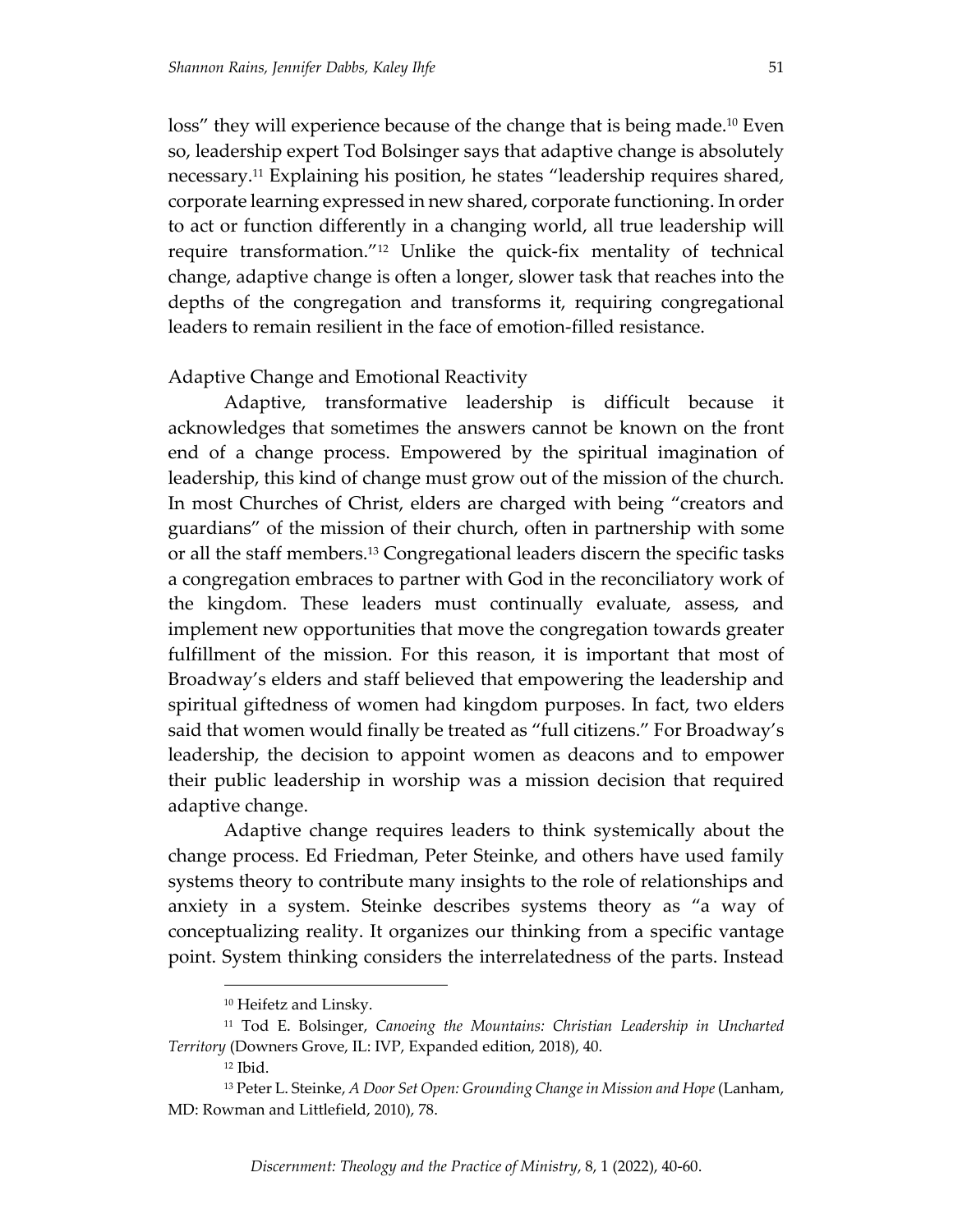of seeing the isolated, unrelated parts, we look at the whole."14 Relationships and issues are impossible to disconnect from each other because they "loop" together and become "co-causal."<sup>15</sup> Volunteer leaders, as well as paid staff, should have some training in systems theory, especially before a major change such as women's leadership roles.

When the church has well-trained professional staff, they might have some experience with leadership and change theories, such as systems theory. When these staff members manage themselves well they make positive contributions to a system as they bring their expertise to bear. For instance, one leader at Broadway clearly defined their role in light of systems theory. When asked, "What has been the biggest problem you experienced when women took on new roles in worship?" this person responded,

By far it has been helping people manage anxiety ‐‐ (1) help members trying to figure out if they can "accept" a change that is so new, (2) help leadership not lose heart when members/friends/family simply walk away, many without saying a word, they just disappear, almost like a death, (3) encouraging women who were excited and willing to serve in this new way, but in doing so saw people (some literally as they were serving) leave, not only the worship service but the church. They have felt responsible for people leaving Broadway. It's not their fault, people have left for a lot of different reasons, but it's hard not to feel responsible when you know someone is leaving "because of you". As a  $\left[-\frac{16}{16}\right]$ this is familiar ground for me. Itʹs hard to walk it, I hate it when others have to walk it.

Managing complex, anxious emotions in a season of change is difficult for any leader. Coaching others to manage their emotions becomes even more complicated. On the front end, leaders were already anxious to solve some pressing needs in the church. These needs could have been solved with a technical change by just appointing new deacons or initiating a change in policy by simply appointing women. Wisely, the elders did not

<sup>14</sup> Peter L. Steinke, *How Your Church Family Works: Understanding Congregations as Emotional Systems* (Herdon, VA: The Alban Institute, 2006).

<sup>15</sup> Peter L. Steinke, *Healthy Congregations: A Systems Approach* (Bethesda, MD: The Alban Institute, 1996), 11.

<sup>&</sup>lt;sup>16</sup> The title of this role has been redacted to protect the respondent's anonymity.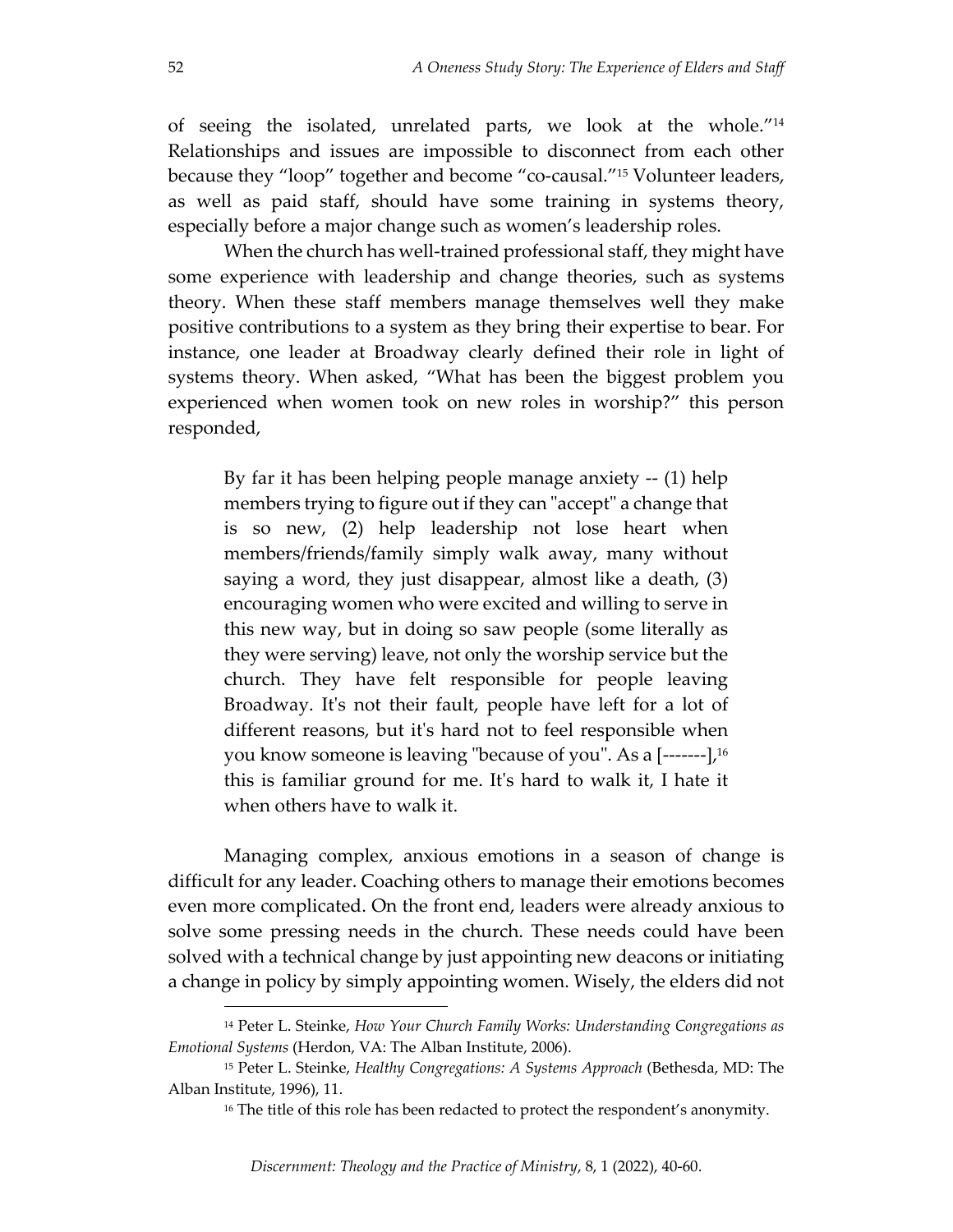pursue a technical change. They realized the deeper, emotional concerns of "joy", "fear", trepidation", "concern", and "hope" would need to be addressed, among themselves and within the congregation, even though adaptive change is a time intensive and emotional process.

Friedman describes the three families of a minister (or leader): the families within the congregation, the congregation as a whole, and the leader's own family.<sup>17</sup> Anxious reactions in all three families were documented in the stories submitted by the elders and staff. For example, in some cases, multi‐generational families left the church as a unit. At times, a family remained at the church and expressed disagreement with the decision by refusing to accept communion from women. Leaders experienced joy when they saw women, sometimes their own family members, leading in service. Other leaders felt pain when their life‐long friends left. The congregation reacted as an anxious system, and the leadersʹ own family dynamics influenced the process. When emotion is handled well, it is normalized and given appropriate boundaries. However, in this process, the leaders were triangled with a theological issue, perhaps the most reactive of all kinds of triangles, and their stories include the pain of bearing the responsibility for an adaptive change process.<sup>18</sup>

#### Unfolding Anxiety in the Congregation

The leadership developed a plan for a congregation‐wide study and, eventually, a plan to initiate the new roles of women. What is evident in this study is that elders and staff had different expectations of the change process. Even as the leaders took steps to design an adaptive process, some felt a study of women's roles would be enough to carry the implementation forward. Some ministers and elders were surprised when their technical expertise in the form of Bible studies was not enough to convince the congregation of the necessity of the change. For example, some elders believed the congregation would "come around" after the congregational study, and one staff member thought the congregation might submit to the authority of the elders.

On the other hand, half of the staff anticipated negative emotional reactions to the new direction. Likely, at least some of the staff understood this as an adaptive change process and had been prepared for it through previous experiences and/or professional training. They understood the

<sup>17</sup> Edwin H. Friedman, *Generation to Generation: Family Process in Church and Synagogue* (New York: The Guilford Press, 1985), 1.

<sup>18</sup> Ibid., 36.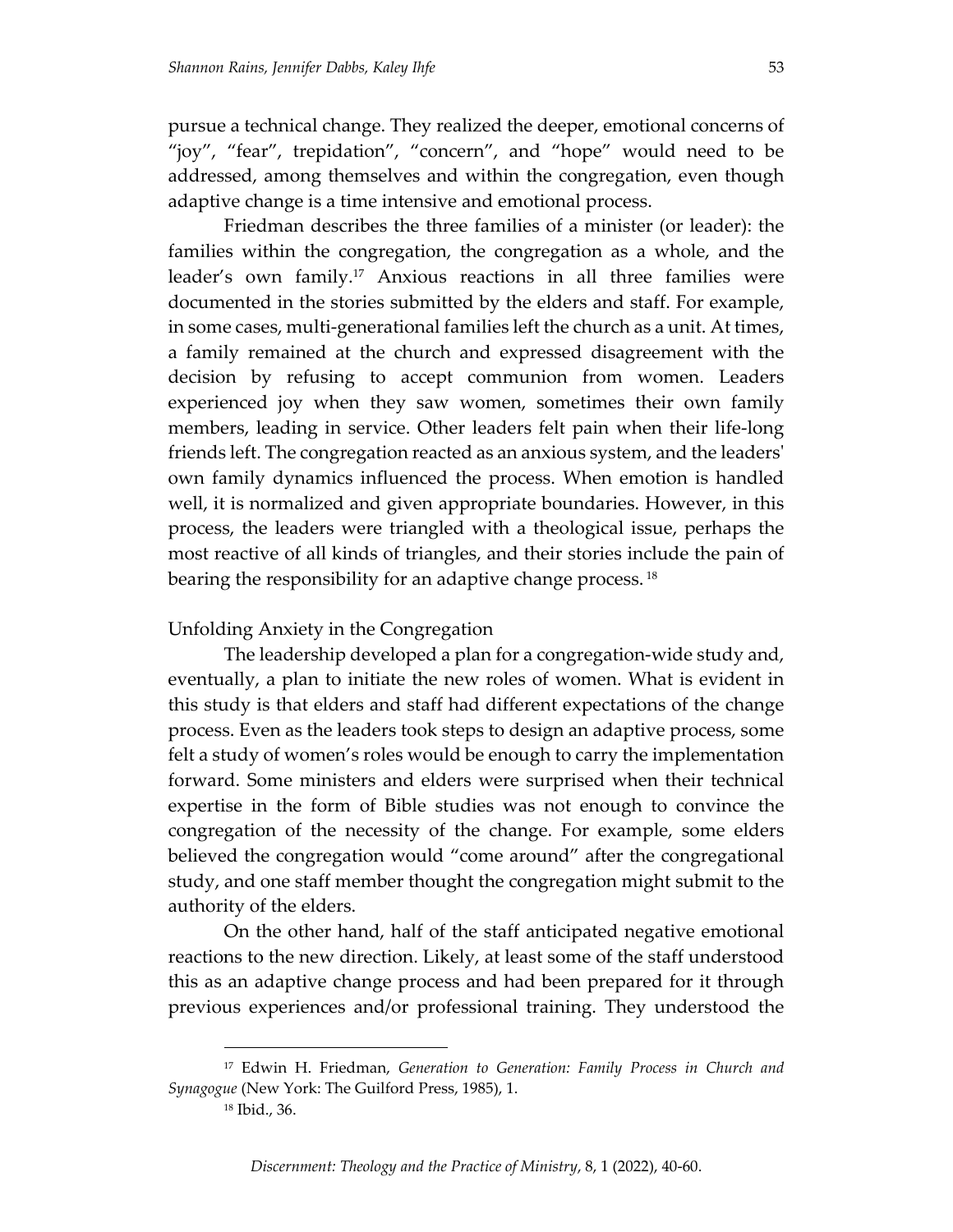kind of change needed would reach deep into the history and emotional memory of Broadway. This emotional memory included the 1999 study led by Ken Cukrowski that did not produce significant change to the roles of women. Most of the elders serving during the Oneness process were not elders during the original study and were not directly responsible for previous decisions. Yet, members would focus frustration from the historical memory of previous eldership decisions on the current elders. The staff anticipated the possible conflict and had more realistic expectations of the situation that would unfold than the elders.

#### Relationships and Triangulation

Emotional triangles are formed "by any three persons or issues."19 Friedman says, "The basic law of emotional triangles is that when two parts of a system become uncomfortable with one another, they will "triangle in" or focus upon a third person, or issue, as a way of stabilizing their own relationship with one another."<sup>20</sup> Because systems are co-causal, multiple triangles exist at any point in time, and leaders are often unaware of the effect those triangles have on their capacity for leadership.<sup>21</sup>

Emotional triangles bind anxiety to a system.<sup>22</sup> Triangles are reactive, oppose change, and, when rigid, typically focus anxiety on a person, group, or issue, often a leader within the system.23 Of the kinds of triangles that a church leader might face, the triangle between a person, their theological beliefs, and leadership is among the most anxious and potentially destructive.<sup>24</sup> Since most church members and leaders view the role of women in leadership as a theological issue that grows out of an understanding of Scripture, a change to this policy has the potential of being highly emotional and divisive.

Broadway's leaders were triangulated with families that were emotionally invested in the change, regardless of their position on women's roles, and they experienced intense relational pressure. Relational pressure is a way to sabotage leaders during a time of change.<sup>25</sup> The real work of the leadership was to stay self‐defined and cultivate a non‐anxious presence in

<sup>19</sup> Friedman, *Generation to Generation*, 35.

<sup>20</sup> Ibid.

<sup>21</sup> Steinke, *How Your Church Family Works*, 51.

<sup>22</sup> Ibid.

<sup>23</sup> Ibid., 55.

<sup>24</sup> Friedman, *Generation to Generation*, 36.

<sup>25</sup> Edwin H. Friedman, *A Failure of Nerve: Leadership in the Age of the Quick Fix* (New York, NY: Seabury Books, 2007), 11.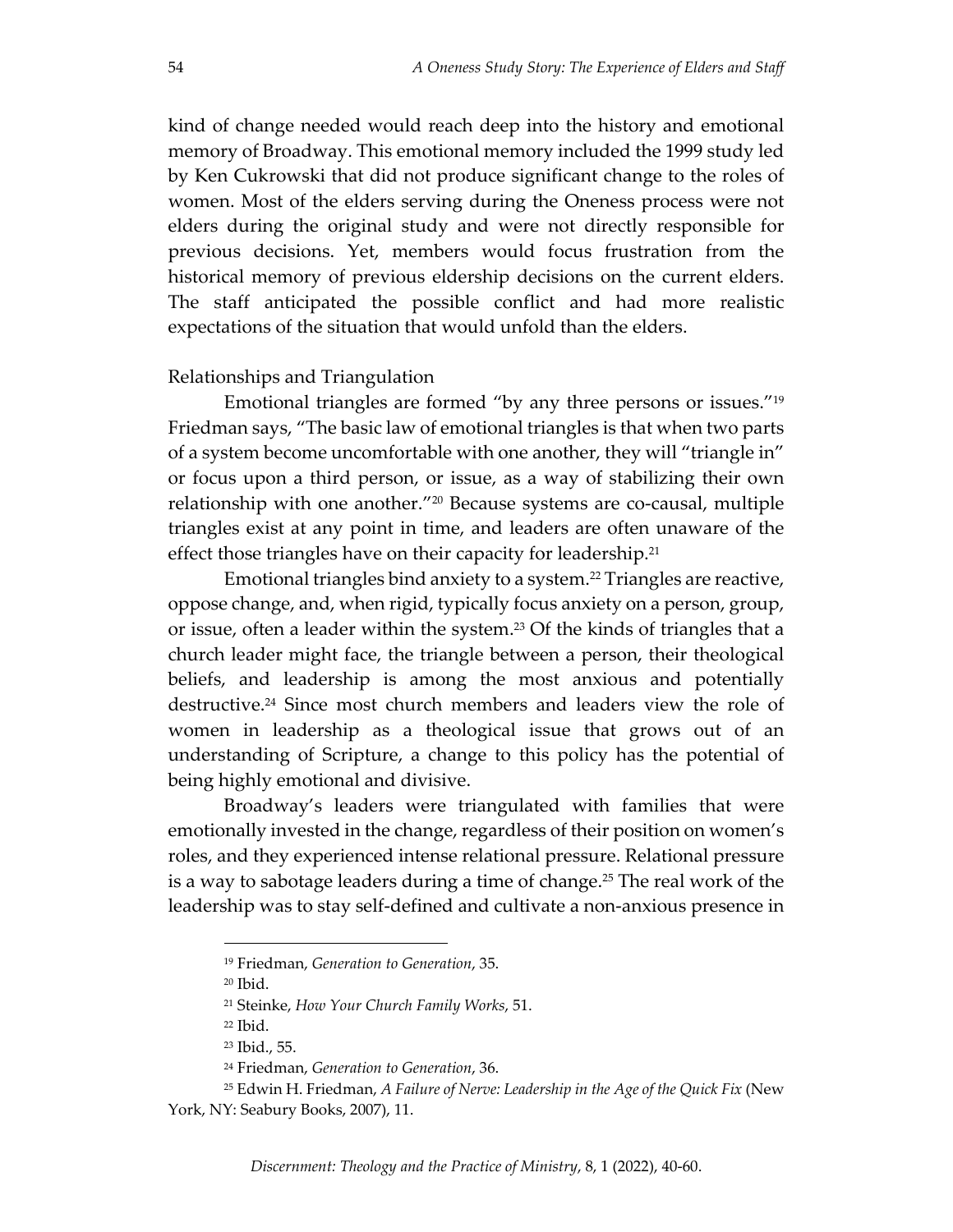these triangled relationships. Leadership was aware of the toll that it took on them to study the role of women and implement the change of policy. As members made decisions to leave or stay, their reactions were sometimes hurtful and extremely critical, even to the point that the elders dealt with "lies" and "falsehoods" that had been spread around about them. The pain the leaders carried was heightened by a sense of responsibility for the pain of others, including those that left and those that were treated poorly.

The pain of lost relationships is difficult to carry and will often cause a "failure of nerve" of the leaders in which the system reverts to the way things have always been done.<sup>26</sup> For adaptive change to occur, which Friedman refers to as imaginative change, "… the system, in turn, must produce leaders who can both take the first step and maintain the stamina to follow through in the face of predictable resistance and sabotage."<sup>27</sup>

When predictable conflict arises, leaders can prepare themselves for disagreements, relational pressure, and potential sabotage of their leadership. Some of the Broadway leaders did not expect conflict to arise over topics that were not about the role of women. These leaders felt surprised that other anxieties surfaced and members left for reasons other than the new roles women carried. Anxious systems unearth unresolved issues from the past, even if the people responsible for those issues have moved on. The organizational memory recalls the hurt and pain of those decisions that were made by the staff, the elders, or both. While the leaders prepared themselves to defend the decision to allow women in leadership roles, they were not prepared for the other issues that surfaced. Slowly, this drained the energy of individual leaders, threatening their resilience in their leadership positions.

#### Leadership and Responsibility

The leadership of Broadway persevered with their change process until the implementation of the new policy on women's leadership in public settings was fully established. Shortly after, the global pandemic caused Broadway, like almost all other churches, to meet virtually, instead of in person. The leadership continued the implementation of women's leadership in this setting. This is notable since a crisis often creates additional anxiety that can cause a change process from being fully implemented. Leaders must be aware of the tendency to pull back from

<sup>26</sup> Friedman, *A Failure of Nerve*, 21.

<sup>27</sup> Ibid., 33.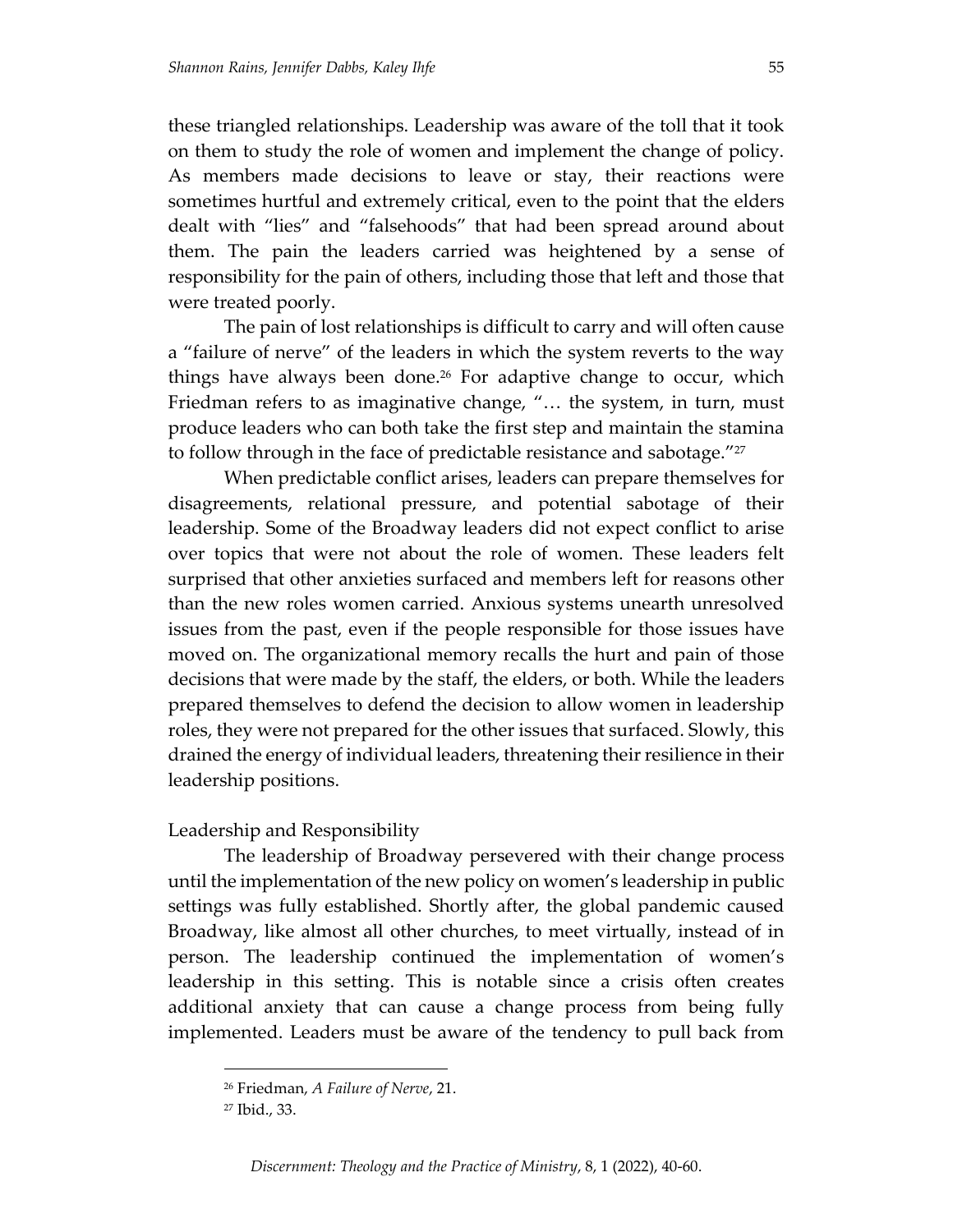adaptive change during anxious times, sabotaging the work they have already done. In this case, the leadership stayed focused on the inclusion of women during the pandemic, and a new normal with women serving in public was established.

Non‐anxious leaders take responsibility for their actions without taking responsibility for the actions of others. Some of the leaders at Broadway clearly communicated in their stories that they took responsibility for their decisions and understood the reactions of the congregation. However, there were also hints, if not complete embracing, of taking responsibility for the pain of others. This is dangerous in leadership because it causes emotional damage to the leaders as they carry baggage that is not theirs to carry. Often, this feeling of personal responsibility for other people's actions is a private struggle, one the leader is working out between themselves and God. Perhaps a congregational practice in times like this is to embrace the Biblical practice of lament. Lament provides the opportunity for leaders and members of the congregation to give voice to the loss while reminding themselves that the mission of God within their church is of the utmost importance. Ultimately, the congregation can trust that God has provided and sustained them into a new balance, faithful to the call God put on their church.

### **Conclusion**

Leadership is hard. It comes with unanticipated pain, sometimes from others that are loved and respected by the leader. It is easy to focus on the negatives, but the Oneness story also revealed that there is great joy and peace in faithfully pursuing God's kingdom mission. Courageous leaders embrace the mission God has given their church, knowing the cost, but having faith in the Spirit's leading. Therefore, they do not avoid change, they embrace it, diligently, giving it time and space to transform their congregation.

Unfortunately, some avoid pursuing leadership roles in the church because they know they will face difficult times, deal with relational issues, or feel defeat when plans fall through. This begs the question, "What needs to change about the way the church raises and equips leaders?" A few suggestions include:

- 1) Train leaders in leadership theories, such as Family System Theory, so that they have a well of knowledge to draw from in hard times.
- 2) Stay connected to the history of your church, using this for discernment as new initiatives are created.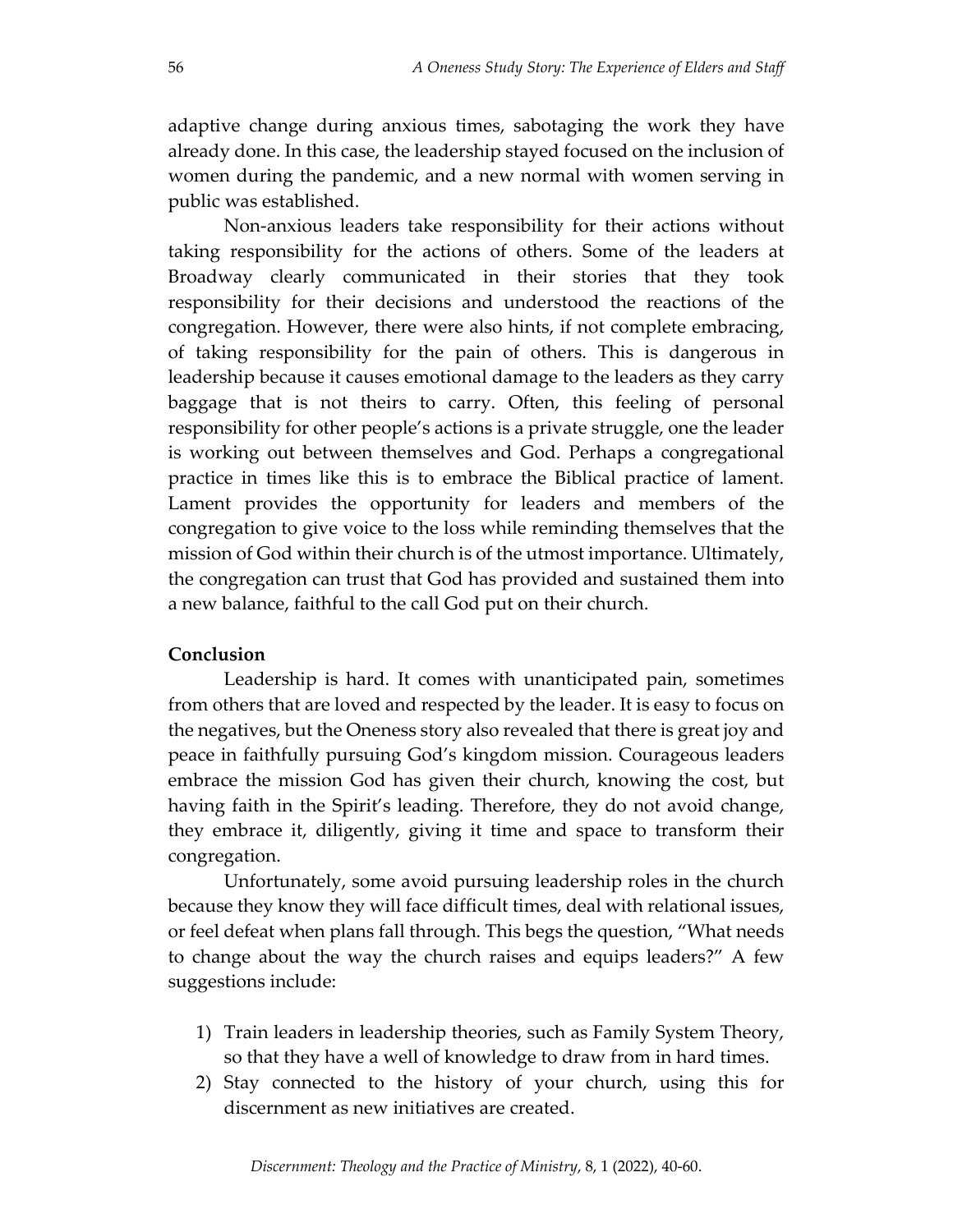- 3) Empower the professionals that are trained in congregational leadership and change management to create plans that embrace adaptive change.
- 4) Provide spiritual care, counseling, and Sabbath to all leaders regularly so that they have the emotional energy to manage themselves well in anxious times.
- 5) Help leaders create realistic expectations of a change process and a plan for working through the difficult conversations as they arise.

While there is no magic formula for making change easy, we believe these suggestions will help church leaders. One elder at Broadway said of the decision to include women in worship "I have no regrets about our decision and am convinced we made the right choice." Sometimes when we make changes, we believe that it should be easy if God has led us into that change. However, this is rarely the case. Our hope is that this study will encourage and equip other church leaders as they lead their congregations boldly and courageously in God's kingdom mission for their churches.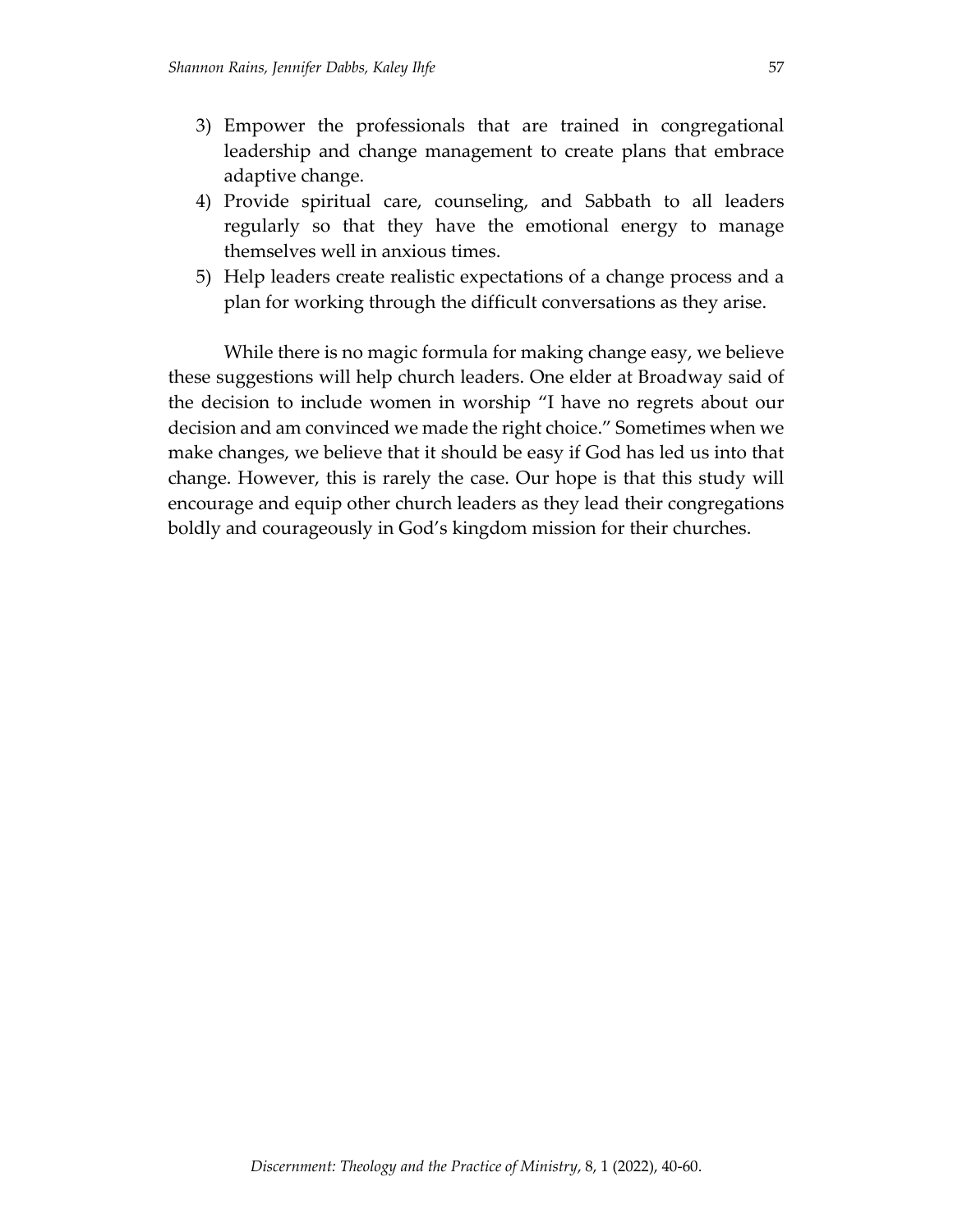## **Appendix One**

#### **Guidelines for Elders Oneness Story**

**How to write your Oneness Story. Use the prompts below to help you write your story. Take as much time as you need to respond to each question. There are no rules about how long each answer must be. What is important is that the reader can imagine what this experience has been like for you. Don't put your name anywhere on this document. We want it to be anonymous so that you feel comfortable answering the questions completely and truthfully. Instead of names you can use titles. For example, "One of the ministers said…", "One of the elders came….", "My wife thought…" When you are done hit the submit button and your story will be recorded in an electronic database.** 

- 1. Describe a memory of what women did in your church growing up.
- 2. Tell about the moment in your life when it became clear to you that women should take on more roles in worship services.
- 3. What was the defining moment for the elders in deciding to initiate the Oneness Study at Broadway?
- 4. What were your expectations for the Oneness Study at Broadway?
- 5. What were your thoughts/emotions on the day the elders made the announcement to the congregation that women would be taking on new roles in worship?
- 6. Tell about your personal reaction when you first saw a woman take on a new role during worship at Broadway.
- 7. What has been the biggest problem you experienced when women took on new roles in worship?
- 8. What are the biggest benefits of women taking on new roles in worship at Broadway?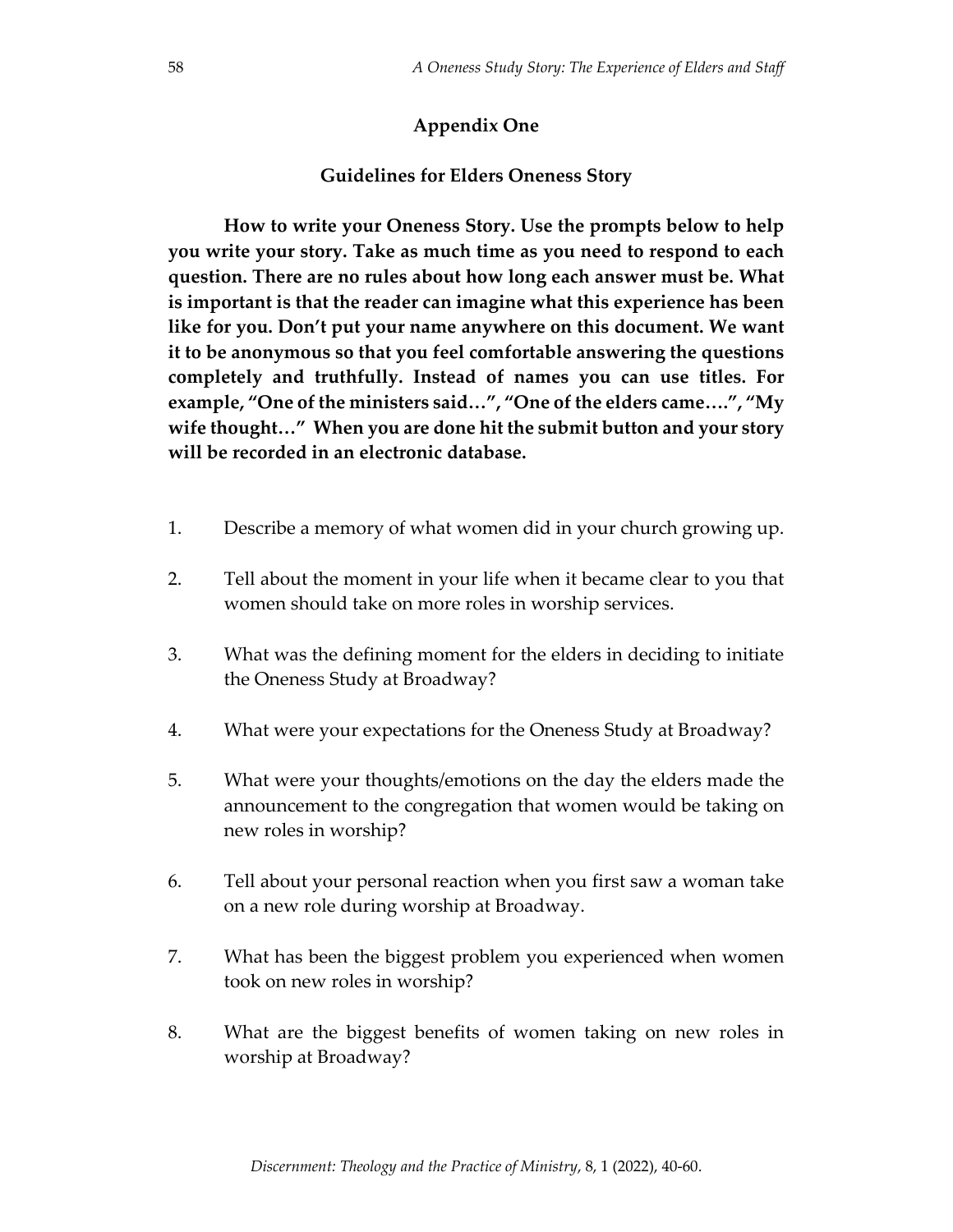# **Appendix Two**

## **Guidelines for Staff Oneness Story**

**How to write your Oneness Story. Use the prompts below to help you write your story. Take as much time as you need to respond to each question. There are no rules about how long each answer must be. What is important is that the reader can imagine what this experience has been like for you. Don't put your name anywhere on this document. We want it to be anonymous so that you feel comfortable answering the questions completely and truthfully. Instead of names you can use titles. For example, "One of the ministers said…", "One of the elders came….", "My wife thought…" When you are done hit the submit button and your story will be recorded in an electronic database.** 

- 1. Describe a memory of what women did in your church growing up.
- 2. Tell about the moment in your life when it became clear to you that women should take on more roles in worship services.
- 3. What was your first reaction when you heard the elders had decided to do the Oneness Study at Broadway?
- 4. What were your expectations for the Oneness Study at Broadway?
- 5. What were your thoughts/emotions on the day the elders made the announcement to the congregation that women would be taking on new roles in worship?
- 6. Tell about your personal reaction when you first saw a woman take on a new role during worship at Broadway.
- 7. What has been the biggest problem you experienced when women took on new roles in worship?
- 8. What are the biggest benefits of women taking on new roles in worship at Broadway?